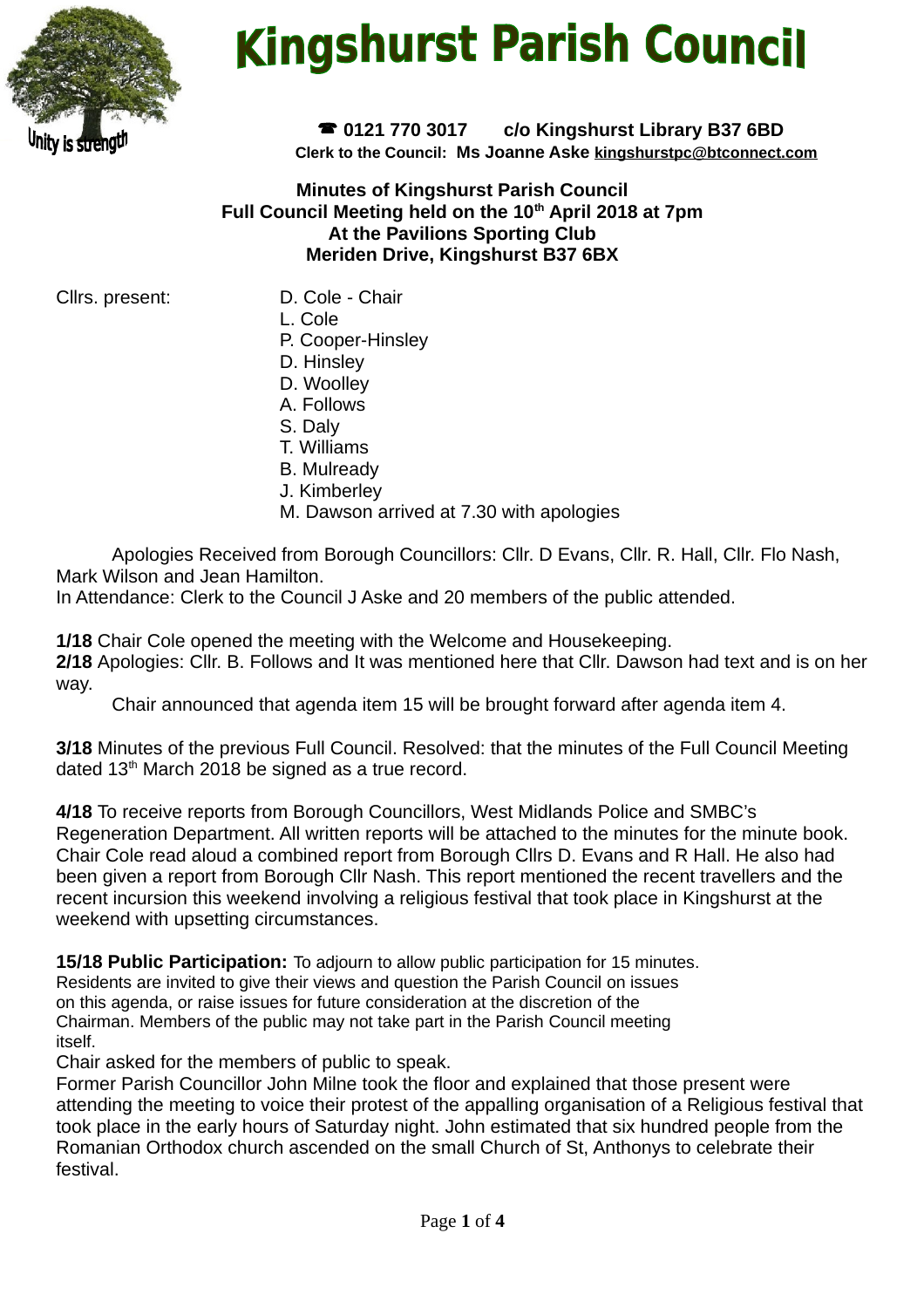The interaction between the festival participants and the residents local to the Church and beyond its boundary became heated and fraught. Kingshurst residents he said will not tolerate it.

Descriptions of a security team hired to look after the festival participants were letting people park cars on the full widths of the pavements and across home owners drives. Dirty nappies thrown in people gardens along with rubbish including empty cans and bottles were left.

John Milne said he would ask that the Parish Council help them in stopping this ever occurring again.

Chair Cole spoke of the recent mess left by the Travellers and now understands the situation where residents have had enough.

Another member of the public mentioned here that Borough Cllr. Debbie Evans had received a letter from the Church for it to be advertised on the Kingshurst website. She immediately put a meeting together on the Kingshurst website to meet with the residents.

It was noted the Parish Council had not received any information from the Church or the Solihull Council.

Some letters from SMBC had been received to home owners in the location of the Church asking them to refrain from using their cars between the hours of 10pm and 2am due to the festival. This is outrageous according to the residents.

Chair Cole and Borough Cllr Nash last year had a meeting with the Church Priest and he informed them that he would refer the problems back to his diocese.

A gentleman that lives on the next to the premises spoke of the church parishioners and on that particular day he said there were over one thousand people participating in the festival with many of them urinating in the street and generally being very anti-social and aggressive towards Kingshurst residents. He also mentioned that this happens each Sunday too. He has witnessed them going in with lit candles and states that there is more people going into the Church than the insurance will allow. The Father in charge has told the resident that it is not his problem. Cllr Hinsley offered advice here and said that an injunction should be taken out to stop the Catholic Church sub letting the use to another Christian denominations .

Most people thought this was a way forward.

Another gentleman spoke here of been unable to get out of his drive to do his job as an ambulance driver.

It was noted that no police attended and the unauthorised parking was never ticketed. Each resident has photographic evidence.

Cllr. A. Follows mentioned here that the Parish Council has no more authority than the residents. He said that we would have to make sure that we as the Parish Council can take a legal approach. A member of the public spoke of her concern that these people have been moved on from other areas that will not tolerate them such as a university and a church in Erdington.

Chair said he would take it further with SMBC and the Police. He asked for the residents names and contact details to be given to the Clerk.

No Police presence was a great concern from the members of the public.

It was noted too that babies were been baptised in the Babb's Mill Lake as part of the Sunday Services.

Another resident with a very ill partner had to stand outside her own home to stop anyone parking across her drive in case she needed an ambulance.

Chair said he would go and see the Police Commander and the CEO of SMBC and the Diocese. The concerns have been raised and Chair thanked each member of the public for coming to the meeting and then went onto the next part of the Agenda.

#### **Most Members of the public all left the meeting at this point. Cllr Dawson arrived here. 5/18** Finance:

5.1 Chair of Finance read out the RFO's report as all members of the Council had been present in the Finance Committee meeting. All members of the Council received a copy of the report.

5.2 The finance committee approved cheques this evening to the value of £ 4209.21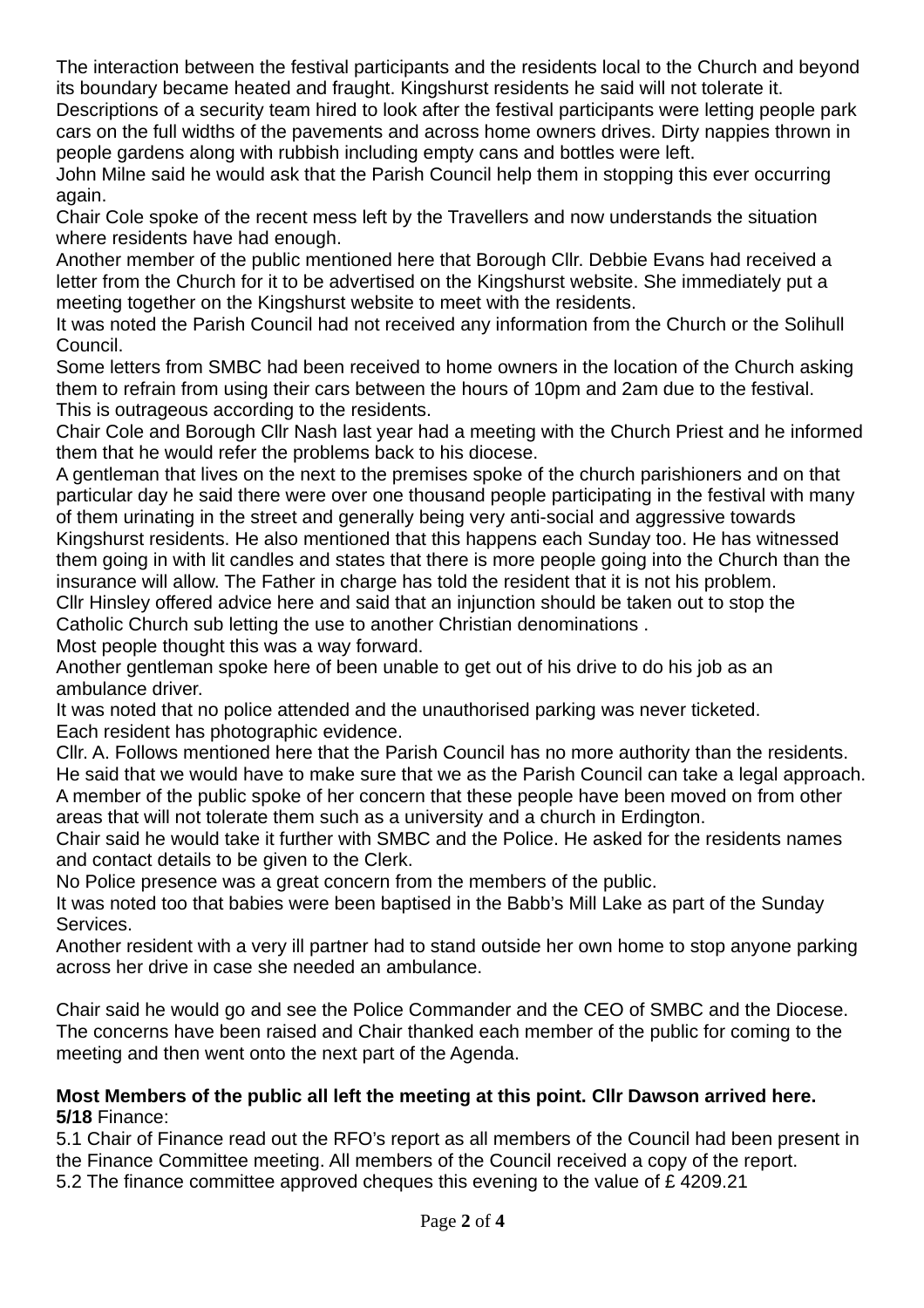5.3 Purchase of microphone approved. Cllr. A. Follows explained the description and all agreed to the purchase. Cllr. Follows will look after it to save the Clerk bringing it to the meetings. 5.5 Repairs to fencing by plot 3 on the allotments. Cllr Hinsley offered to look at the repair work for the link chain fencing after Mr. Mark Frampton (allotment holder) had said that he is too busy to look into getting it fixed now that spring is here.

## **6/18 Events**

6.1 Report from the Events working party. Cllr Pauline Cooper-Hinsley reported of the working party's success at finding finance for the Beach party event on the 30<sup>th</sup> June 2018 11am until 3pm. Most on the list distributed has been organised apart from deck chairs and an Ice cream van and she just asked that the KPC councillors arrive to help on the day. The go ahead was given to Pauline to continue to organise on behalf of the KPC.

## **7/18 Allotments**

**7.1** Report from the Allotment working Committee. Cllr. Hinsley reported all the vacant allotment plots have been taken. In a couple of weeks time an inspection will take place. The weather will be taken into consideration. A leaking pipe will be looked at by David along with the fence on the boundary between allotment three and the Pavilions field. Quotes will be ascertained for the repair. 7.2 Report from Vice Chair John Kimberley and Cllr. Sheila Daly -Gro Organic. Both Councillors had meet and spoken with representatives of Gro Organic. They spoke about a way forward. Progress needs to take place regarding the overgrown section of the Jubilee gardens and how this could be funded. Cllr. Kimberley has asked them to submit a report which had not been done owing to holidays. It was hoped the report will be ready for the next KPC meeting to discuss. Ideas of funding and levels of involvement will need to be put forward for approval.

Cllr. Daly added here that she had mentioned some health and safety issues on the completed gardens. The costs were also discussed and then involvement of paying for professionals to complete the projects. She added the ideas that Gro Organic discussed seemed good and is a way forward. She mentioned that Mark Frampton needs to be employed once a week to keep on top of the weeds.

Cllr. Williams though an option of an orchard would be a good idea.

Raised beds would also be a consideration. The weed Mares Tail is still a problem.

Cllr. Pauline Cooper-Hinsley mentioned that they have photo graphic evidence of rubbish and hazardous health and safety. This conversation continued.

Cllr. Hinsley mentioned the Allotment holders and the possibility of them forming their own Association. He asked that we wait to see which is the best way forward with the holders and Gro Organic.

Other conversations from previous years were spoken of here.

**8**/18 Transport and Environmental. No questions were asked here.

#### **9. KPC Documents/legislations to be discussed and make decisions as appropriate**

9.1 Western Power- awaiting completion by Evans Derry. The Clerk will prompt Evans Derry to move the contract forward.

#### **10**. **To receive reports from members representing KPC on outside bodies**

10.1 Birmingham Airport Consultative Committee: Cllr. Maxine Dawson reported on the recent meeting. Minutes are sent to the Clerk.

10.2 WALC/SAC the next meeting is next Thursday at Castle Bromwich. Guest speakers are representatives from WALC. David Hinsley representing the KPC asked for members to come along to the meeting on the  $19<sup>th</sup>$ .

10.3 School Governors Reports. Nothing to report for Yorkswood. The Kingshurst Primary recently has had to set up bereavement counselling owing to an unprecedented amount of parent deaths. Chair Cole gave more details.